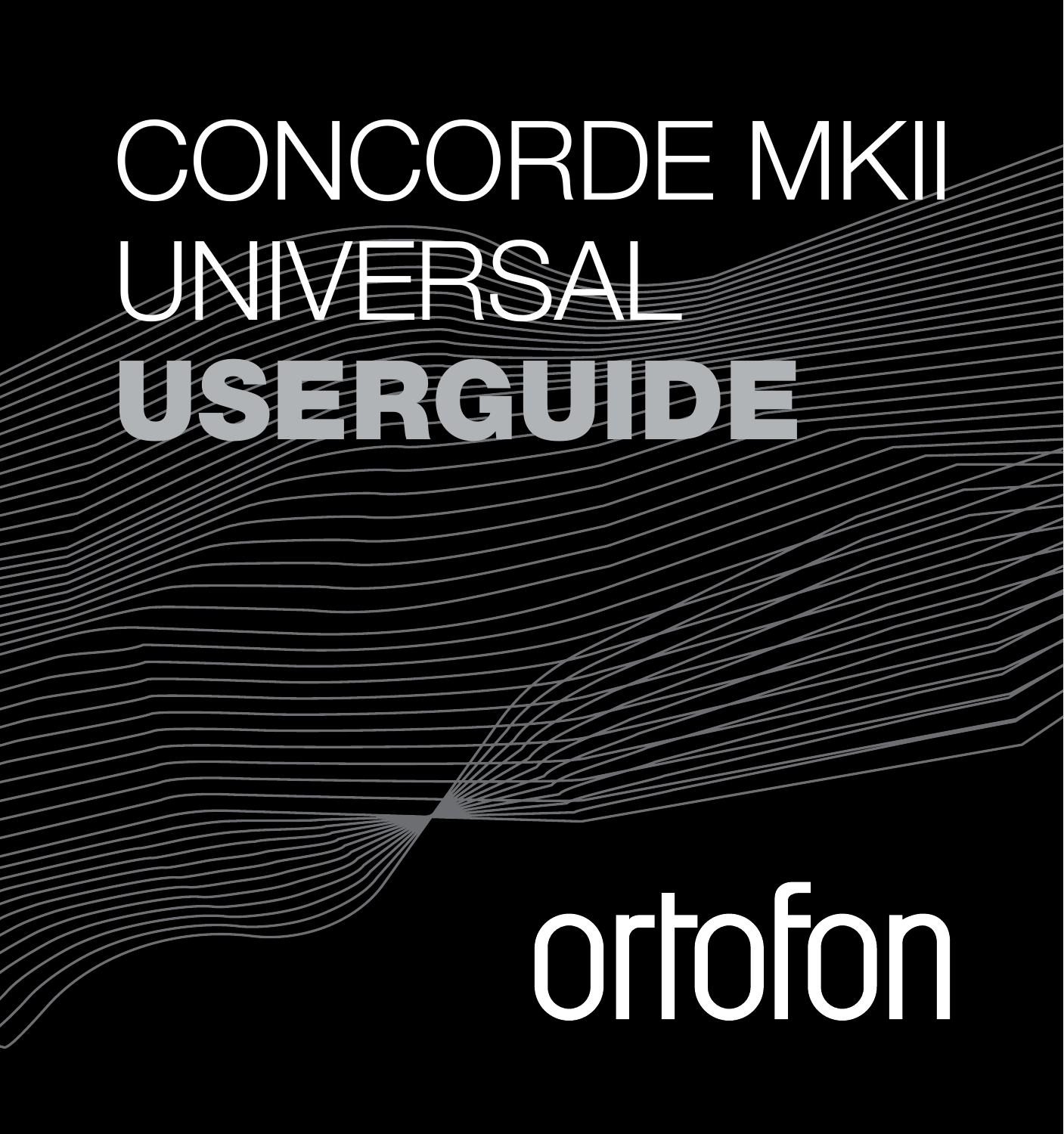### CONCORDE MKII **UNIVERSAL** USERGUIDE

Thank you for choosing the Ortofon Moving Magnet cartridge. At Ortofon we constantly look for new technology to be used in our products, thus we assure the highest level of performance and quality. It is our aim to bring you many hours of new and surprising experience in listening to your precious collection.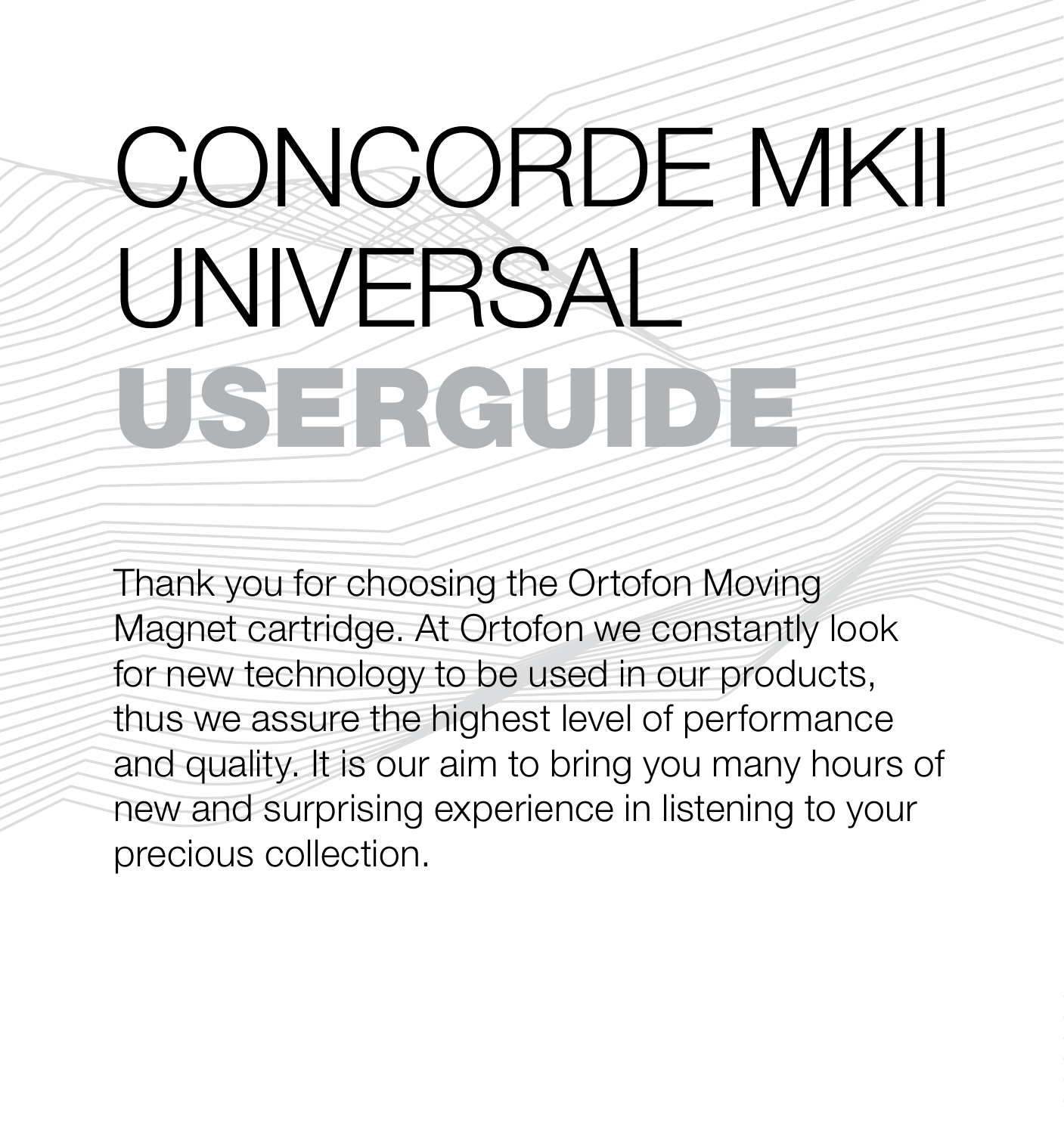#### WARNING

This phono cartridge is only for mounting on tonearms and must not be used for other purposes.

#### PLEASE NOTE

To avoid damages on the stylus please keep the stylus guard on the cartridge any time when mounting or dismounting the unit.

#### MOUNTING THE CONCORDE **CARTRIDGE**

Ortofon Concorde cartridge is for direct and easy mounting on the tonearm, no alignment is required.

#### THE OPTIMUM TRACKING WEIGHT SETTING:

Tracking Force Recommended refers to the optimal weight which will result in the best combination of groove holding and sound. Take care not to deviate outside of the Tracking Force Range, as it may result in skipping, poor sound quality, or unnecessary wear on your vinyl.

#### STYLUS CARE

- Remove dust carefully from record surfaces by using a fine antistatic brush before every use.
- We do not recommend the use of solvents of any kind for cleaning of either record surface or stylus, as they can weaken the stylus or cause damage to the internal components of the cartridge.
- For cleaning the stylus, use stylus brush a few times along the cantilever in the direction of the stylus tip, whenever you play a new record or change sides. Use the brush in the forward direction from the rear of the cartridge towards the stylus tip and never from stylus tip to the rear of the cartridge and never from side to side.
- Remove dust from the diamond tip before and after playback of each record.
- Make sure to follow setup guidelines as suggested by the specifications found in the manual (or found on our website).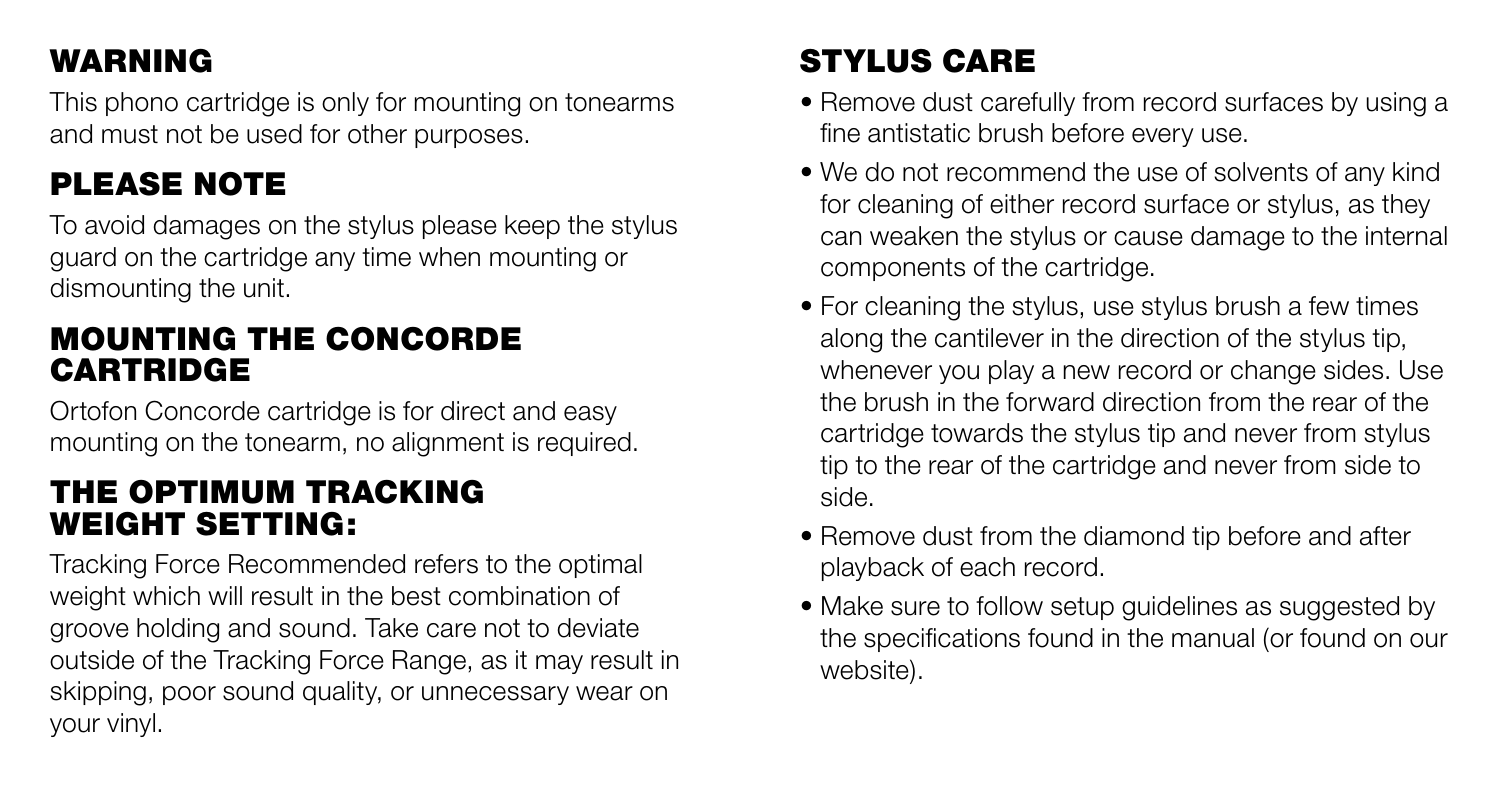| <b>CONCORDE</b>                                             | <b>MIX</b>           | DJ                   | <b>CLUB</b>                        | <b>SCRATCH</b>       | <b>DIGITAL</b>       |
|-------------------------------------------------------------|----------------------|----------------------|------------------------------------|----------------------|----------------------|
| Output voltage at 1,000 Hz, 5 cm/sec.                       | 6 mV                 | 6 mV                 | 8 mV                               | $10 \text{ mV}$      | 10 mV                |
| Channel balance at 1 kHz                                    | $1.5$ dB             | 1 dB                 | 1 dB                               | 1 dB                 | 1 dB                 |
| Channel separation 1 kHz                                    | 20dB                 | 22 dB                | 25dB                               | 22 dB                | 22 dB                |
| Channel separation 15 kHz                                   | 15dB                 | 15dB                 | 15dB                               | 15dB                 | 15dB                 |
| Frequency range at -3 dB                                    | $20 - 20,000$ Hz     | $20 - 20,000$ Hz     | $20 - 20,000$ Hz                   | 20 - 18,000 Hz       | $20 - 18,000$ Hz     |
| Tracking ability at 315 Hz<br>at recommended tracking force | $100 \mu m$          | $100 \mu m$          | 100 um                             | 120 um               | $100 \mu m$          |
| Compliance, dynamic lateral                                 | 14 µm/mN             | 14 µm/mN             | 14 µm/mN                           | 14 um/mN             | 14 µm/mN             |
| Stylus type                                                 | Spherical<br>R 18 µm | Spherical<br>R 18 µm | Special Elliptical<br>r/R 13/25 um | Spherical<br>R 18 µm | Spherical<br>R 18 µm |
| Tracking force range                                        | $2 - 4q$             | $3-5q$               | $2 - 4 g$                          | $3-5q$               | $3-5g$               |
| Tracking force recommended                                  | 3 <sub>g</sub>       | 4 g                  | 3 <sub>g</sub>                     | 4 g                  | 4 g                  |
| Cartridge weight                                            | 18.5 <sub>g</sub>    | 18.5 <sub>g</sub>    | 18.5 <sub>g</sub>                  | 18.5 <sub>q</sub>    | 18.5 <sub>q</sub>    |
| Replacement stylus unit                                     | Mix                  | <b>DJ</b>            | Club                               | Scratch              | Digital              |
|                                                             |                      |                      |                                    |                      |                      |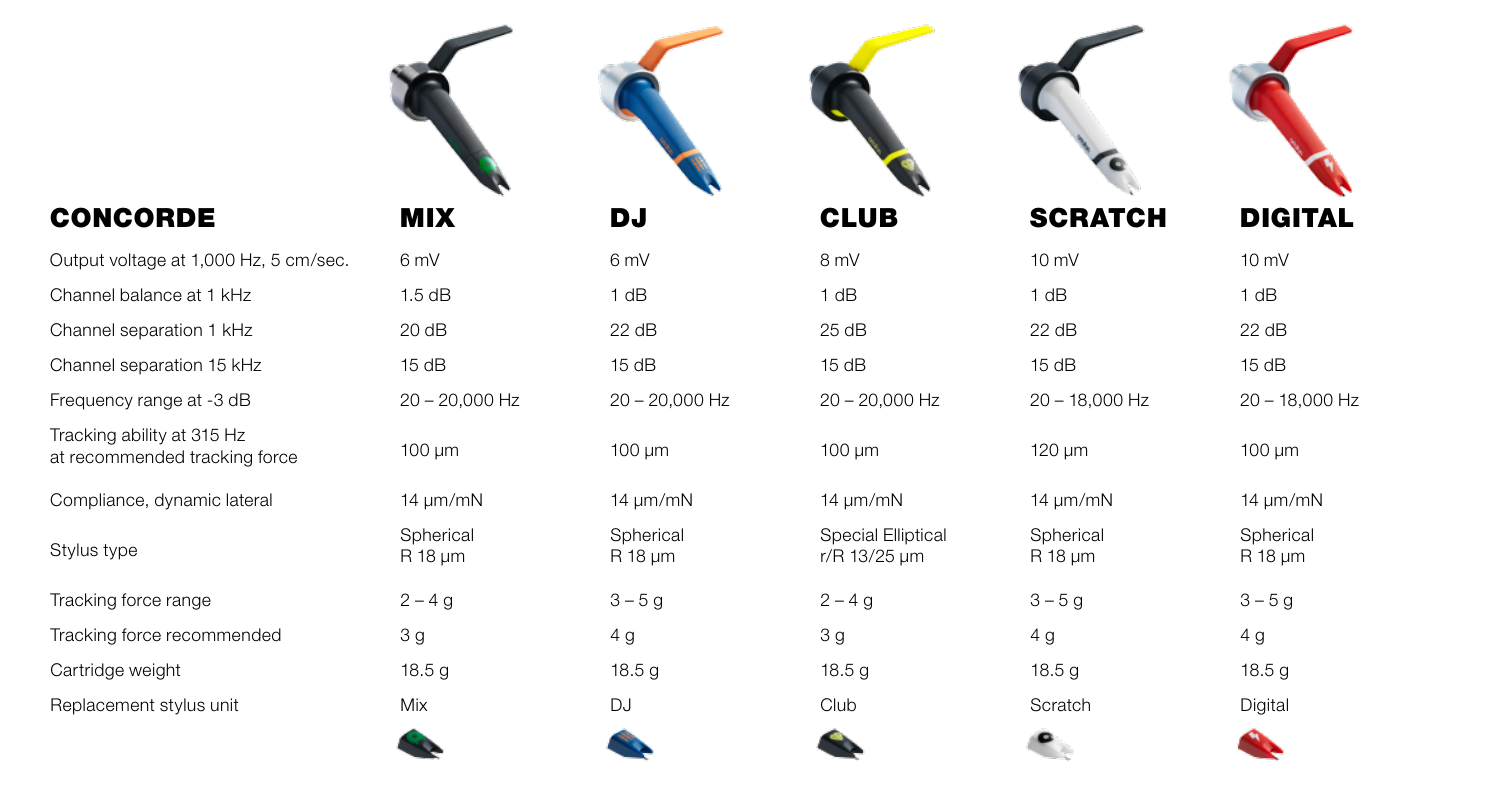

Get more information about Ortofon DJ cartridges

For more information please refer to Ortofon DJ FAQ: www.ortofon.com/support/support-dj/faq-setup